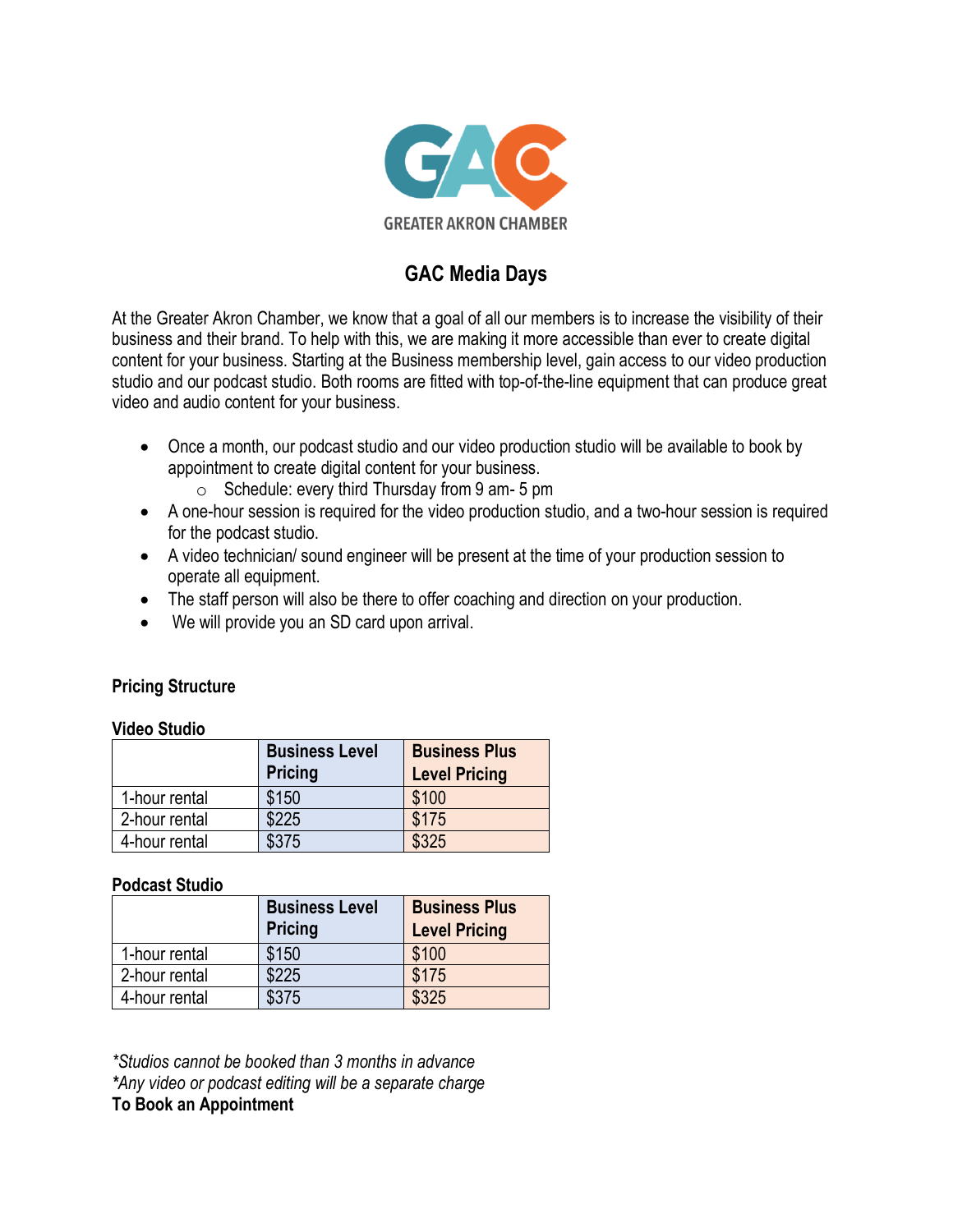- Please contact Lori Krohn at Ikrohn@greaterakronchamber.org
- Include the date and time you wish to book, which studio you would like to use, and how long your studio time will be.
- If you have questions regarding our studios, process, or pricing, please contact us.

### **Video Studio Equipment Features**

- Black Magic 4K Cinema Camera with tripod - Panasonic Lens - 5" LCD Screen -Accepts SD cards
- 4 Westcott LED Daylight Softbox Lights with stands
- 2 Audio-Technica Wireless Lapel Mics
- Ikan Digital Teleprompter with iPad
- Full Green Wall enabling better insertion of a virtual background
- Private studio space

## **Podcast Studio Equipment Features**

- PodTrak P8 Podcast Recorder
	- The PodTrak P8 features six of Zoom's best-sounding mic inputs, providing pristine audio for you and your guests

- The P8's color-coded inputs, outputs, and controls make on-the-fly adjustments a breeze, keeping you focused on the discussion

- Connect your phone to record remote guests

- Record to a SanDisk 64GB Ultra UHS-I SDXC Memory Card or similar media
- 4 ZDM- 1 Podcast Mics with boom arm stands and headset
- Private studio space